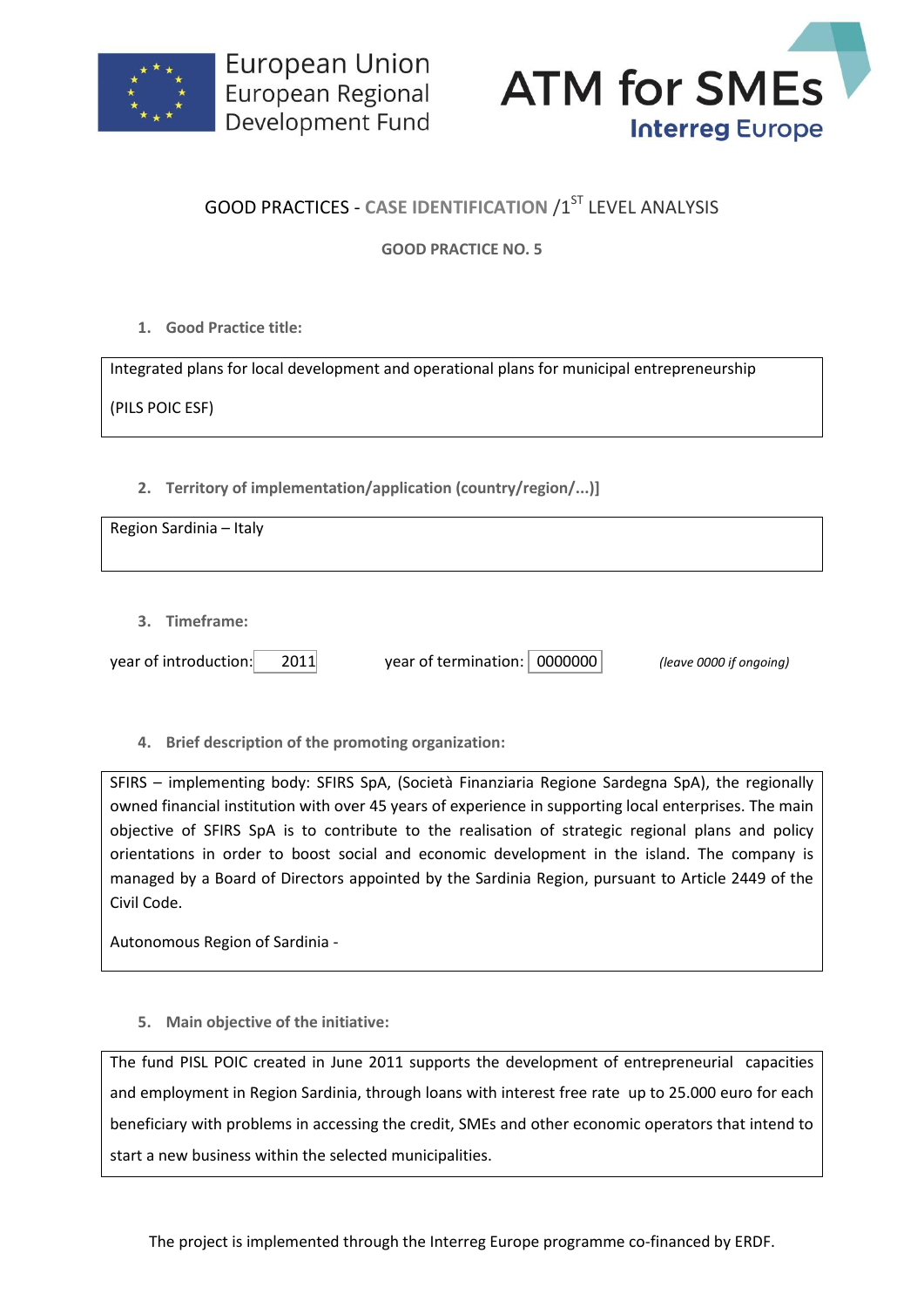

**European Union** European Regional Development Fund



**6. Brief explanation of the initiative:**

The fund foresees two types of intervention:

- PISL Integrated project for local development, drafted by Municipalities with a population under 3.000 inhabitants, had as main objective to promote working opportunities for unemployed and inactive persons and new enterprises and entrepreneurship, contrasting depopulation phenomena that affect smaller Municipalities and Municipalities located in internal areas in Sardinia. Through the PISL, each SME received a loan (minimum amount 5.000 euro up to 25.000 euro) with zero interest rate.
- POIC Operational programmers for municipal entrepreneurship, drafted by Municipalities with a population over 3.000 inhabitants, were support programmes, aimed at supporting entrepreneurship development. These refundable grants took the form of incentives to entrepreneurship and/or tax relief on municipal taxes. Through the POIC, each SME received a refundable fund (minimum amount 5.000 euro up to 25.000 euro) with zero interest rate.
- **7. Target group and measures to involve the target group:**

Micro, small and medium enterprises that operate in the Municipalities that have presented a PISL or POIC that have been approved and financed.

**8. Innovativeness:**